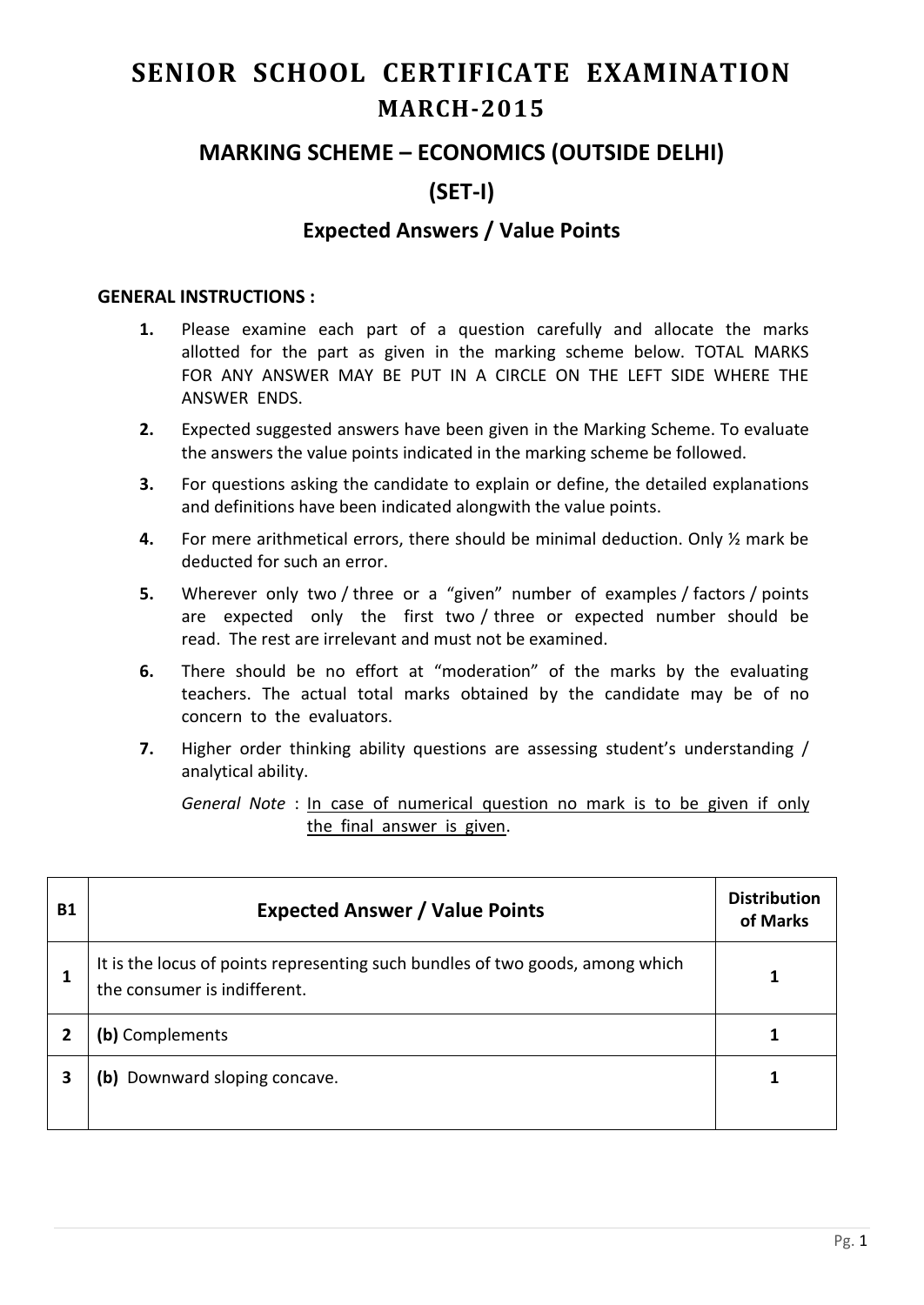| 4                       | Good X<br>(Units)                                                                                                                                                | Good Y<br>(Units)        | <b>MRT</b>                  |                                                                                                                                                                                                                                                                                                                                                                                                                                                               |                |
|-------------------------|------------------------------------------------------------------------------------------------------------------------------------------------------------------|--------------------------|-----------------------------|---------------------------------------------------------------------------------------------------------------------------------------------------------------------------------------------------------------------------------------------------------------------------------------------------------------------------------------------------------------------------------------------------------------------------------------------------------------|----------------|
|                         | $\Omega$                                                                                                                                                         | 30                       |                             |                                                                                                                                                                                                                                                                                                                                                                                                                                                               |                |
|                         | $\mathbf{1}$                                                                                                                                                     | 27                       | 3Y:1X                       |                                                                                                                                                                                                                                                                                                                                                                                                                                                               |                |
|                         | $\overline{2}$                                                                                                                                                   | 21                       | 6Y:1X                       |                                                                                                                                                                                                                                                                                                                                                                                                                                                               |                |
|                         | 3                                                                                                                                                                | 12                       | 9Y:1X                       |                                                                                                                                                                                                                                                                                                                                                                                                                                                               |                |
|                         | $\overline{4}$                                                                                                                                                   | $\mathbf 0$              | 12Y:1X                      |                                                                                                                                                                                                                                                                                                                                                                                                                                                               | $1\frac{1}{2}$ |
|                         |                                                                                                                                                                  |                          |                             | Since MRT is increasing, the PP curve is downward sloping concave to the origin.<br>(Diagram not required)                                                                                                                                                                                                                                                                                                                                                    | $1\frac{1}{2}$ |
| 5                       |                                                                                                                                                                  |                          |                             | 'Make in India' appeal signifies invitation to foreign producers to produce in<br>India. This will lead to increase in resources thus raising production potential of<br>the country. As a result PP curve will shift upwards.                                                                                                                                                                                                                                | 3              |
|                         |                                                                                                                                                                  |                          |                             | (Diagram not required)                                                                                                                                                                                                                                                                                                                                                                                                                                        |                |
|                         |                                                                                                                                                                  |                          |                             | <b>OR</b>                                                                                                                                                                                                                                                                                                                                                                                                                                                     |                |
|                         | Reducing unemployment has no effect on the production potential of the<br>country. It is because production potential is determined assuming full<br>employment. | 3                        |                             |                                                                                                                                                                                                                                                                                                                                                                                                                                                               |                |
|                         |                                                                                                                                                                  |                          |                             | Unemployment indicated that the country is operating below potential.<br>Reducing unemployment simply helps in reaching potential.                                                                                                                                                                                                                                                                                                                            |                |
|                         |                                                                                                                                                                  |                          |                             | (Diagram not required)                                                                                                                                                                                                                                                                                                                                                                                                                                        |                |
| 6                       | relation between price and supply of a good.                                                                                                                     |                          |                             | The measure of price elasticity of demand has a minus sign because there is<br>inverse relation between price and demand of a normal good, while the<br>measure of price elasticity of supply has plus sign because there is direct                                                                                                                                                                                                                           | 3              |
| $\overline{\mathbf{z}}$ |                                                                                                                                                                  |                          |                             | This implies that buyers do not differentiate between products of different firms<br>in the industry. As such they are willing to pay only the same price for the<br>products of all the firms. As a result a uniform price prevails in the market.                                                                                                                                                                                                           | 3              |
| 8                       | is also correct)                                                                                                                                                 |                          |                             | When government imposes lower limit on a price that may be charged for a<br>particular good or service, it is called minimum price ceiling e.g. price OP <sub>1</sub> . At<br>this price the producers are willing to supply $P_1B$ or (OQ <sub>2</sub> ) While consumers<br>demand only $P_1A$ (=OQ <sub>1</sub> ). Unable to sell all they want to sell, the producers may<br>try to illegally sell below the minimum price. (Answer based on minimum wages | $\overline{2}$ |
|                         |                                                                                                                                                                  | Price<br>$P_1$<br>P<br>O | <i><b>Surplus</b></i><br>6, | Price floor<br>D<br>Q<br>Qţ                                                                                                                                                                                                                                                                                                                                                                                                                                   | $\mathbf{1}$   |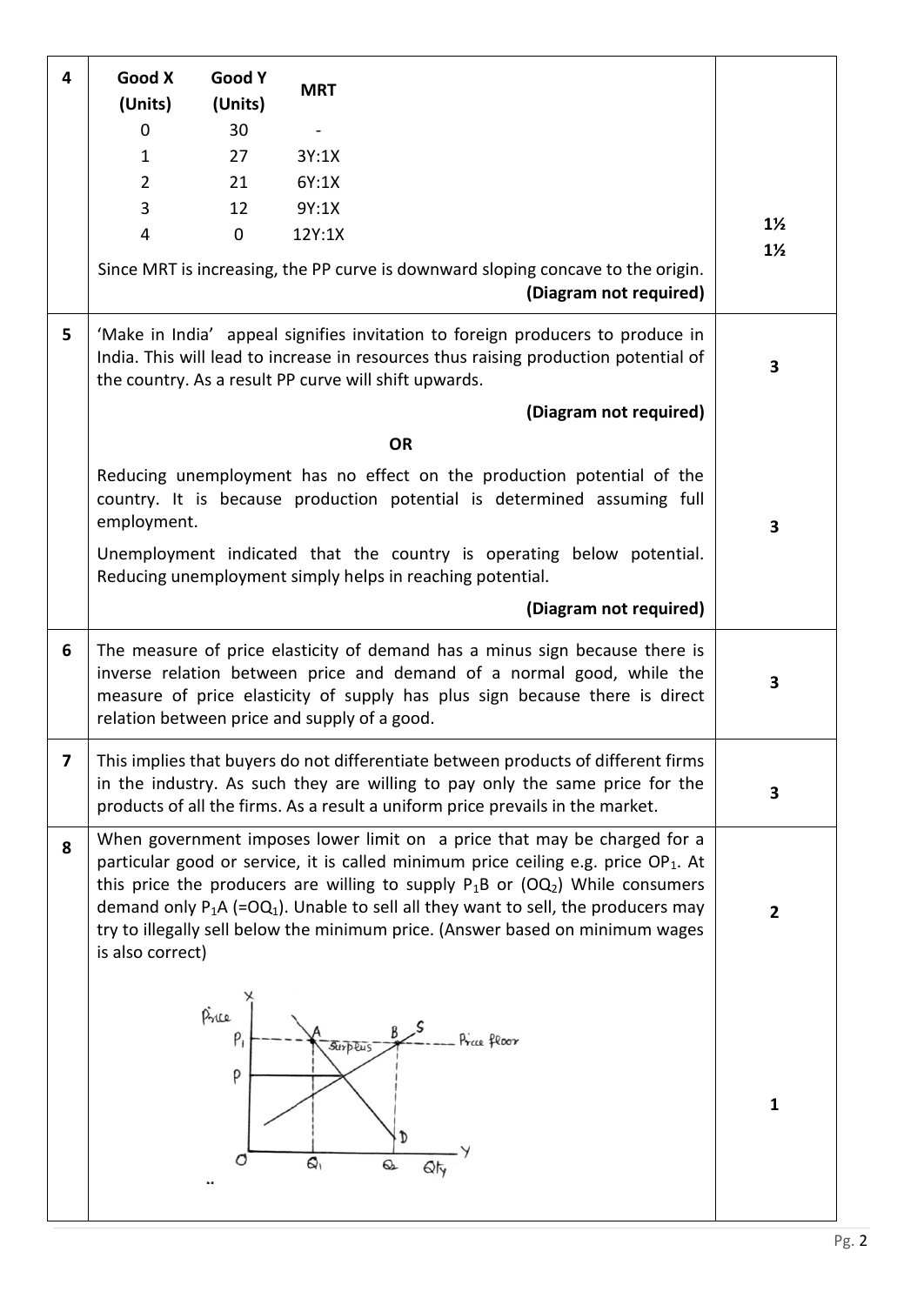|    | <b>For blind Candidates Only:</b>                                                    |              |                                                                                                                                                                                                                                                |                |  |
|----|--------------------------------------------------------------------------------------|--------------|------------------------------------------------------------------------------------------------------------------------------------------------------------------------------------------------------------------------------------------------|----------------|--|
|    | When government imposes a lower limit on a price that may be charged by the          | $\mathbf{1}$ |                                                                                                                                                                                                                                                |                |  |
|    | producers of a good or service, it is called price floor.                            |              |                                                                                                                                                                                                                                                |                |  |
|    | Since this price is above the equilibrium price, at this price producers are willing |              |                                                                                                                                                                                                                                                |                |  |
|    |                                                                                      |              | to supply more but the buyers are willing to buy less. This creates surplus in the                                                                                                                                                             | $\overline{2}$ |  |
|    | service at a lower price.                                                            |              | market. Due to this producers may adopt illegal ways and sell the product or                                                                                                                                                                   |                |  |
|    |                                                                                      |              |                                                                                                                                                                                                                                                |                |  |
| 9  | <b>Price</b>                                                                         | Exp.         | <b>Demand</b>                                                                                                                                                                                                                                  |                |  |
|    | 10                                                                                   | 1000         | 100                                                                                                                                                                                                                                            |                |  |
|    | 8                                                                                    | 800          | 100                                                                                                                                                                                                                                            | $1\frac{1}{2}$ |  |
|    |                                                                                      |              |                                                                                                                                                                                                                                                |                |  |
|    | $E_p = \frac{P}{Q} \times \frac{\Delta Q}{\Delta P}$                                 |              |                                                                                                                                                                                                                                                | 1              |  |
|    | $=\frac{10}{100} \times \frac{0}{-2}$                                                |              |                                                                                                                                                                                                                                                | 1              |  |
|    |                                                                                      |              |                                                                                                                                                                                                                                                |                |  |
|    | $= 0$                                                                                |              |                                                                                                                                                                                                                                                | $\frac{1}{2}$  |  |
| 10 |                                                                                      |              | (a) AFC falls continuously as more and more output is produced.                                                                                                                                                                                | $\overline{2}$ |  |
|    |                                                                                      |              | (b) AVC falls initially and after a level of output, starts rising as more and                                                                                                                                                                 |                |  |
|    |                                                                                      |              | more output is produced.                                                                                                                                                                                                                       | $\overline{2}$ |  |
|    |                                                                                      |              | <b>OR</b>                                                                                                                                                                                                                                      |                |  |
|    |                                                                                      |              | Average revenue equals Total Revenue divided by the output produced.                                                                                                                                                                           |                |  |
|    | $TR = P \times Q$                                                                    |              |                                                                                                                                                                                                                                                | $\mathbf{1}$   |  |
|    |                                                                                      |              |                                                                                                                                                                                                                                                |                |  |
|    | $AR = \frac{TR}{Q}$                                                                  |              |                                                                                                                                                                                                                                                |                |  |
|    |                                                                                      |              |                                                                                                                                                                                                                                                |                |  |
|    | And $AR = \frac{P \times Q}{Q} = P$                                                  |              |                                                                                                                                                                                                                                                | 3              |  |
|    |                                                                                      |              |                                                                                                                                                                                                                                                |                |  |
|    |                                                                                      |              |                                                                                                                                                                                                                                                |                |  |
| 11 |                                                                                      |              | Given $Px = 2$ , $Py = 2$ and MRS = 2, A consumer is said to be in equilibrium when                                                                                                                                                            |                |  |
|    | MRS = $\frac{P_x}{P_v}$                                                              |              |                                                                                                                                                                                                                                                |                |  |
|    | Substituting the values we find that                                                 |              |                                                                                                                                                                                                                                                |                |  |
|    | $2>\frac{2}{2}$                                                                      |              |                                                                                                                                                                                                                                                |                |  |
|    | i.e. MRS > $\frac{P_x}{P_y}$                                                         |              |                                                                                                                                                                                                                                                |                |  |
|    |                                                                                      |              | Therefore, consumer is not in equilibrium.                                                                                                                                                                                                     |                |  |
|    |                                                                                      |              | MRS > $\frac{P_x}{P_y}$ means that consumer is willing to pay more for one more unit of X as                                                                                                                                                   | 3              |  |
|    |                                                                                      |              | compared to what the market demands. The consumer will buy more and more<br>of X. As a result MRS will fall due to the Law of Diminishing Marginal Utility. This<br>will continue till MRS = $\frac{P_x}{P_y}$ and consumer is in equilibrium. |                |  |
|    |                                                                                      |              | (Diagram not required)                                                                                                                                                                                                                         |                |  |
|    |                                                                                      |              |                                                                                                                                                                                                                                                | 3              |  |
|    |                                                                                      |              |                                                                                                                                                                                                                                                |                |  |
|    |                                                                                      |              |                                                                                                                                                                                                                                                |                |  |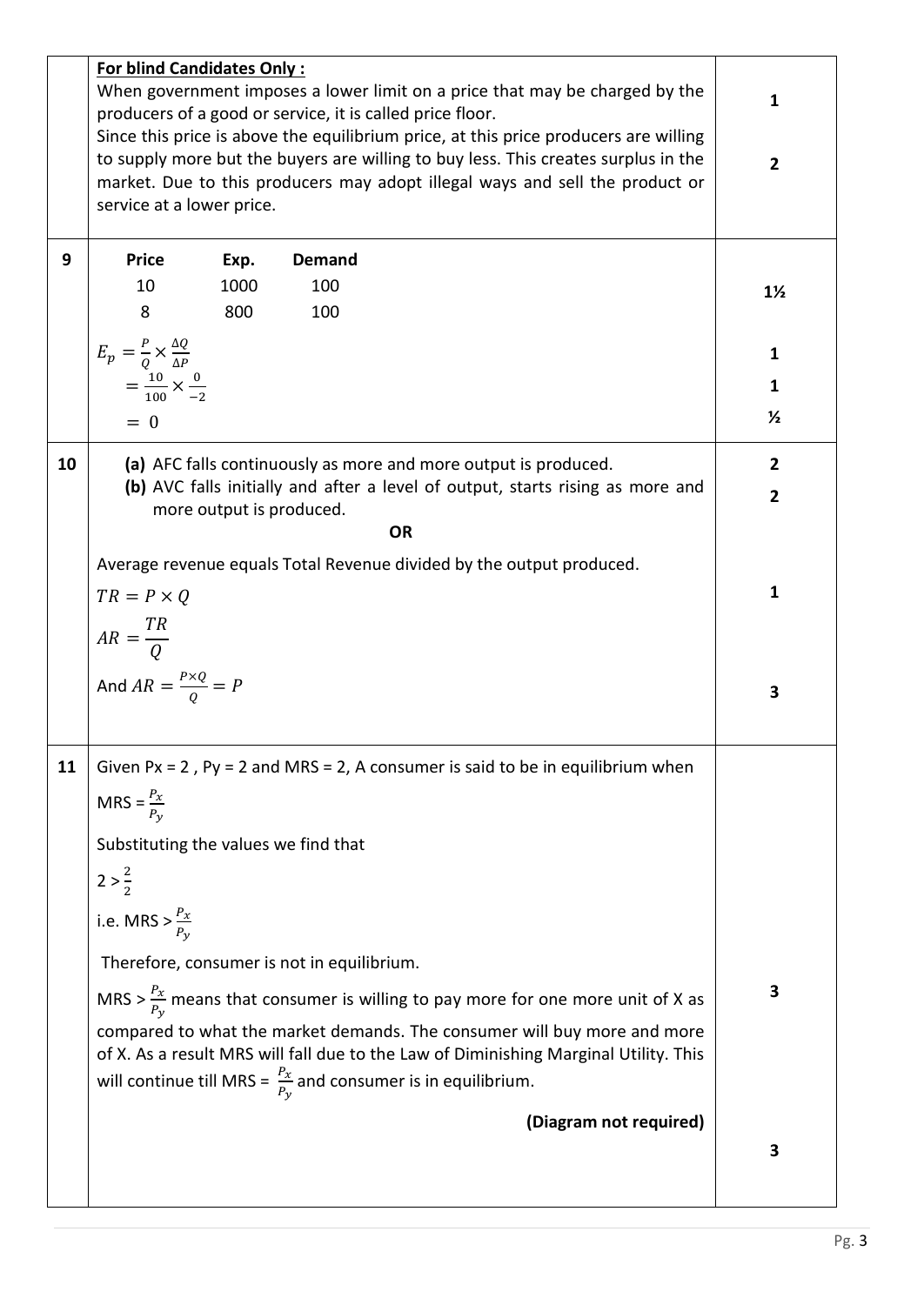|    | <b>OR</b>                                                                                                                                                                                                                                                                              |                |  |  |  |
|----|----------------------------------------------------------------------------------------------------------------------------------------------------------------------------------------------------------------------------------------------------------------------------------------|----------------|--|--|--|
|    | Given $P_x = 5$ , $P_y = 4$ and $MU_x = 4$ , $MU_y = 5$ , the consumer will be in equilibrium<br>when                                                                                                                                                                                  |                |  |  |  |
|    | $\frac{MU_x}{P_x} = \frac{MU_y}{P_y}$                                                                                                                                                                                                                                                  |                |  |  |  |
|    | Substituting values, we find that                                                                                                                                                                                                                                                      |                |  |  |  |
|    | $\frac{4}{5}$ < $\frac{5}{4}$ Or $\frac{MU_x}{P_x}$ < $\frac{MU_y}{P_y}$                                                                                                                                                                                                               | 3              |  |  |  |
|    | The consumer is not in equilibrium.                                                                                                                                                                                                                                                    |                |  |  |  |
|    | Since per rupee $MU_x$ is lower than per rupee $MU_y$ , the consumer will buy less<br>of x and more of y. As a result due to Law of Diminishing Marginal Utility, $MU_x$<br>will rise and $MU_y$ will fall till                                                                        | 3              |  |  |  |
|    | $\frac{MU_x}{P_x} = \frac{MU_y}{P_y}$<br>(Diagram not required)                                                                                                                                                                                                                        |                |  |  |  |
| 12 | The Phases are:                                                                                                                                                                                                                                                                        |                |  |  |  |
|    | Phase: I MP rises upto A                                                                                                                                                                                                                                                               |                |  |  |  |
|    | <b>Phase : II</b> MP falls but is positive i.e. between A and B.<br><b>Phase: III</b> MP falls and is negative i.e. after B                                                                                                                                                            | $1\frac{1}{2}$ |  |  |  |
|    | <b>Reasons</b>                                                                                                                                                                                                                                                                         |                |  |  |  |
|    |                                                                                                                                                                                                                                                                                        |                |  |  |  |
|    | <b>Phase I:</b> Initially variable input is too small as compared to the fixed input, As<br>production is increased there is specialization of variable inputs and efficient<br>use of the fixed input leading to rise in productivity of the variable input. As a<br>result MP rises. |                |  |  |  |
|    | <b>Phase II :</b> After a level of output a pressure on fixed input leads to fall in<br>productivity of the variable input. MP starts falling but remains positive.                                                                                                                    | 3              |  |  |  |
|    | <b>Phase III :</b> The amount of variable input becomes too large in comparison to the<br>fixed input causing decline in total product. MP becomes negative                                                                                                                            |                |  |  |  |
|    | M <sub>p</sub>                                                                                                                                                                                                                                                                         |                |  |  |  |
|    | Phaset<br>PhaseIII<br>Phase II                                                                                                                                                                                                                                                         | $1\frac{1}{2}$ |  |  |  |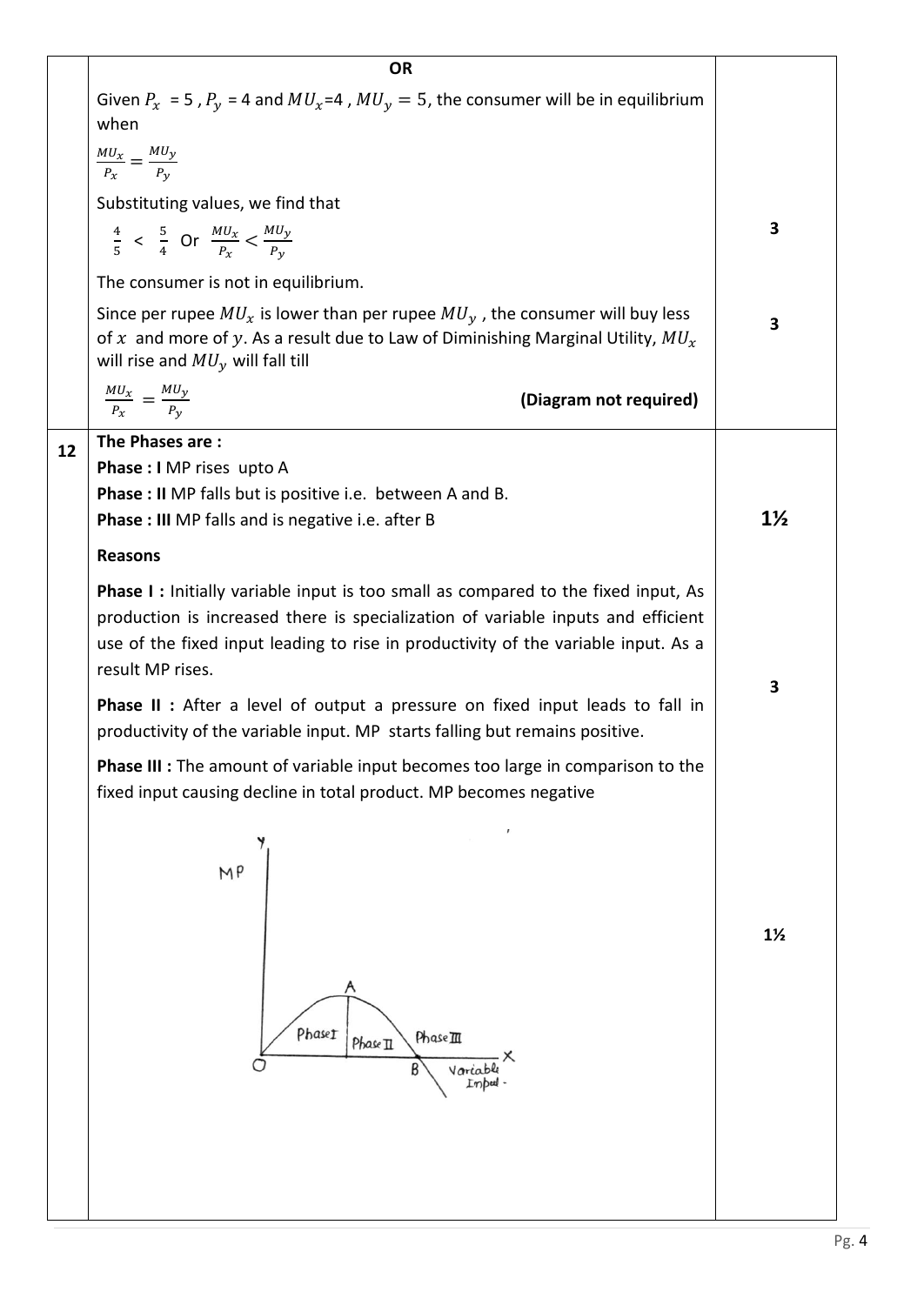|    | <b>For blind Candidates Only:</b>                                                                                                                                                                                                                                                                                                                                                                                                                                                               |           |           |                                                                                     |                |
|----|-------------------------------------------------------------------------------------------------------------------------------------------------------------------------------------------------------------------------------------------------------------------------------------------------------------------------------------------------------------------------------------------------------------------------------------------------------------------------------------------------|-----------|-----------|-------------------------------------------------------------------------------------|----------------|
|    | Variable input                                                                                                                                                                                                                                                                                                                                                                                                                                                                                  | <b>TP</b> | <b>MP</b> |                                                                                     |                |
|    | (Units)                                                                                                                                                                                                                                                                                                                                                                                                                                                                                         | (Unit)    | (Unit)    |                                                                                     | $1\frac{1}{2}$ |
|    | 1                                                                                                                                                                                                                                                                                                                                                                                                                                                                                               | 6         | 6         |                                                                                     |                |
|    | $\overline{2}$                                                                                                                                                                                                                                                                                                                                                                                                                                                                                  | 20        | 14        |                                                                                     |                |
|    | $\overline{3}$                                                                                                                                                                                                                                                                                                                                                                                                                                                                                  | 32        | 12        |                                                                                     |                |
|    | 4                                                                                                                                                                                                                                                                                                                                                                                                                                                                                               | 40        | 8         |                                                                                     |                |
|    | 5                                                                                                                                                                                                                                                                                                                                                                                                                                                                                               | 40        | 0         |                                                                                     |                |
|    | 6                                                                                                                                                                                                                                                                                                                                                                                                                                                                                               | 37        | $-3$      |                                                                                     |                |
|    | <b>Phases:</b>                                                                                                                                                                                                                                                                                                                                                                                                                                                                                  |           |           |                                                                                     |                |
|    | (1) TP increases at increasing rate upto 2 units.<br>(2) TP increases at decreasing rate upto 5 units.<br>(3) TP falls from 6 unit onwards.                                                                                                                                                                                                                                                                                                                                                     |           |           |                                                                                     |                |
|    | Causes:                                                                                                                                                                                                                                                                                                                                                                                                                                                                                         |           |           |                                                                                     | 3              |
|    | Same as above                                                                                                                                                                                                                                                                                                                                                                                                                                                                                   |           |           |                                                                                     |                |
| 13 |                                                                                                                                                                                                                                                                                                                                                                                                                                                                                                 |           |           | The equilibrium conditions are : (i) $MC = MR$ and (ii) $MC > MR$ after equilibrium |                |
|    | Suppose MC = MR condition is not met. Let $MC > MR$ . In this it will I be<br>profitable for the firm to produce more or less depending upon the relative<br>changes in MC and MR till MC = MR. Similarly, if MC < MR it will also be<br>profitable to produce more till MC = MR.<br>Now Suppose 'MC > MR after equilibrium condition is not met' and MC <<br>MR after equilibrium. In this case the firm will not be in equilibrium,<br>because it can increase its profits by producing more. |           |           |                                                                                     |                |
|    |                                                                                                                                                                                                                                                                                                                                                                                                                                                                                                 | 3         |           |                                                                                     |                |
| 14 | - Given equilibrium, Supply 'decreases'.<br>- Price remaining unchanged, excess demand emerges.<br>- Excess demand leads to competition between buyers causing price to rise.<br>- Rise in price causes fall (contraction) in demand and rise (expension) in supply.<br>- Rise in price continues till the market is in equilibrium again at a higher price.                                                                                                                                    | 6         |           |                                                                                     |                |
|    |                                                                                                                                                                                                                                                                                                                                                                                                                                                                                                 |           |           |                                                                                     |                |
|    |                                                                                                                                                                                                                                                                                                                                                                                                                                                                                                 |           |           |                                                                                     |                |
| 15 | given level of income.                                                                                                                                                                                                                                                                                                                                                                                                                                                                          |           |           | Value of final products the buyers are planning to buy during a given period at a   | 1              |
| 16 | (d) infinity                                                                                                                                                                                                                                                                                                                                                                                                                                                                                    |           |           |                                                                                     | $\mathbf{1}$   |
| 17 | (d) Fiscal deficit Minus interest payment                                                                                                                                                                                                                                                                                                                                                                                                                                                       |           |           |                                                                                     | 1              |
| 18 | (d) the income earners                                                                                                                                                                                                                                                                                                                                                                                                                                                                          |           |           |                                                                                     | 1              |
| 19 | (b) to fall                                                                                                                                                                                                                                                                                                                                                                                                                                                                                     |           |           |                                                                                     | 1              |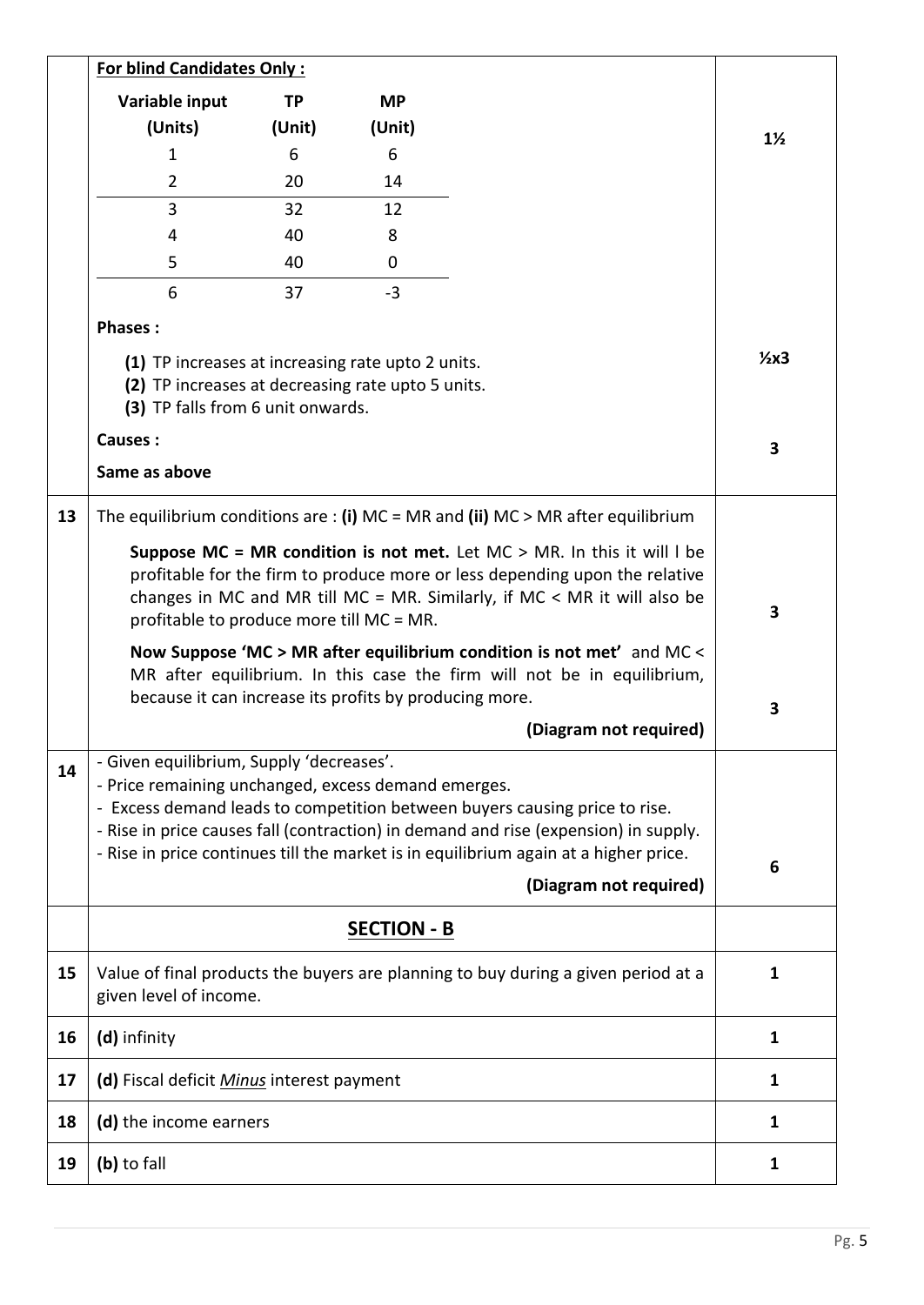| 20 | $Real GDP = \frac{Nominal GDP}{Price Index} \times 100$                                                                                                                                                                                                                                                | $1\frac{1}{2}$ |
|----|--------------------------------------------------------------------------------------------------------------------------------------------------------------------------------------------------------------------------------------------------------------------------------------------------------|----------------|
|    | $400 = \frac{450}{Price Index} \times 100$                                                                                                                                                                                                                                                             | $\mathbf{1}$   |
|    | <i>Price Index</i> = $\frac{450 \times 100}{400}$ = 112.5                                                                                                                                                                                                                                              | $\frac{1}{2}$  |
|    | (No marks if only the final answer is given)                                                                                                                                                                                                                                                           |                |
| 21 | Fixed Exchange Rate is the exchange rate fixed by the government / central<br>bank and is not influenced by the demand and supply of foreign exchange.                                                                                                                                                 | $1\frac{1}{2}$ |
|    | Flexible exchange rate is the exchange rate determined by the forces of demand<br>and supply of foreign exchange in the market and is influenced by the market                                                                                                                                         | $1\frac{1}{2}$ |
|    | forces.<br><b>OR</b>                                                                                                                                                                                                                                                                                   |                |
|    | Managed floating exchange rate is the flexible exchange rate with intervention                                                                                                                                                                                                                         |                |
|    | by the central bank through the market for foreign exchange to reduce<br>fluctuations in the rate. When foreign exchange rate is too high, the central<br>bank starts selling the foreign currency from its reserves. When it is too low<br>central bank starts buying foreign currency in the market. | 3              |
| 22 | 'Borrowings from abroad' is recorded in the 'capital account' of BOP account<br>because it increases international liability of the country.                                                                                                                                                           | $1\frac{1}{2}$ |
|    | It is recorded on the credits side because it brings in foreign exchange into the<br>country.                                                                                                                                                                                                          | $1\frac{1}{2}$ |
| 23 | As the banker to the banks, the Central Bank holds a part of the cash reserves<br>of commercial banks. From these reserves it lends to commercial banks when<br>they are in need of funds. Central bank also provides cheque clearing and<br>remittance facilities to the commercial banks.            | 4              |
|    | <b>OR</b>                                                                                                                                                                                                                                                                                              |                |
|    | The central bank is the sole authority for the issue of currency in the country.<br>It promotes efficiency in the financial system. It leads to uniformity in the<br>issue of currency, and it gives Central Bank control over money supply.                                                           | 4              |
| 24 | Money supply has two components: Currency and demand deposits with<br>commercial banks. Currency is issued by the central bank while deposits are<br>created by commercial banks by lending money to the people. In this way<br>commercial banks also create money.                                    | $\overline{2}$ |
|    | Commercial banks lend money mainly to investors. The rise in investment in the<br>economy leads to rise in national income through the multiplier effect.                                                                                                                                              | $\overline{2}$ |
| 25 | $Y = \overline{C} + MPC(Y) + I$                                                                                                                                                                                                                                                                        | $1\frac{1}{2}$ |
|    | $800 = 100 + (1 - 0.3)800 + I$                                                                                                                                                                                                                                                                         | $\mathbf{2}$   |
|    | $I = 800 - 100 - 560 = 140$                                                                                                                                                                                                                                                                            |                |
|    | (No marks if only the final answer is given)                                                                                                                                                                                                                                                           | $\frac{1}{2}$  |